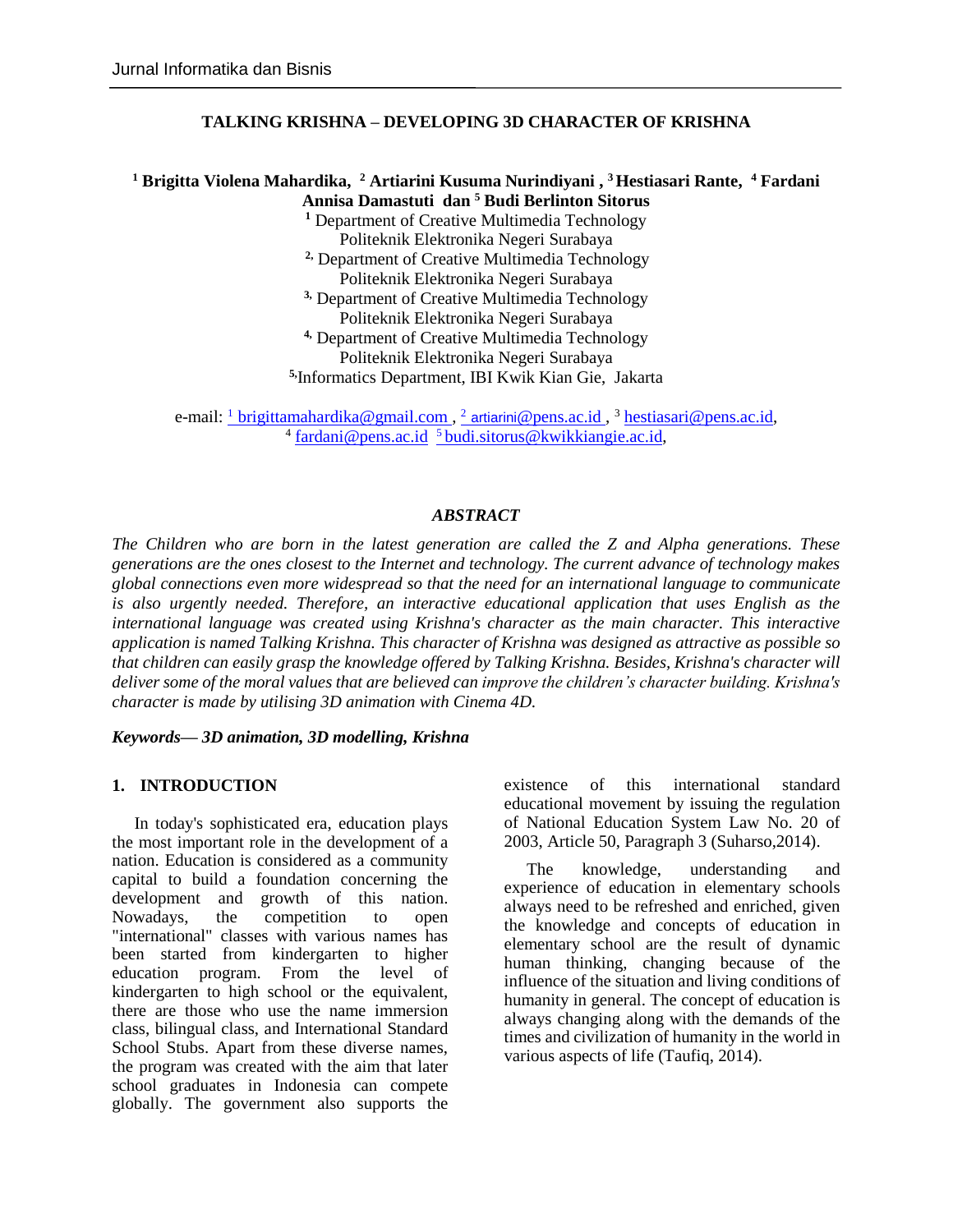Alpha generation (or Gen A) are children who are born from the millennial generation. A social researcher and speaker, Mark McCrindle delivered the term Alpha generation is a continuation of the Z generation [familyguide, 2018]. The Z generation is a generation that is getting familiar with the Internet. McCrindle mentions that as many as 2.5 million children Alpha Generation were born in the world every week [familyguide, 2018]. Gen A is the most familiar generation with the internet. McCrindle also predicts that the Alpha generation cannot be separated from gadgets, lack of socialisation, lack of creativity, and also they will be individualistic. Most of them want to do the things that are instant and less appreciative of the process [familyguide, 2018]. Because the final generation of Z is too close to Alpha Generation, they have the similarity of characteristics.

Dr. Neil Aldrin, M.Psi, a psychologists argued that Gen A will behave more materialistically, as they tend to be in technological development era. They also think very practically, are less concerned about values, and more selfish than previous generations [familyguide, 2018]. This rapid technological development in the future will undoubtedly affect them, such as how their learning style, materials learned at school, and their daily association or communication with others.

The learning style of Gen A, which is the closest generation to the Internet, makes them rely on technology, one of which is the gadget. Such dependence causes children in this generation to be more individualistic and selfish because of the lack of association directly. In addition, to changes in learning styles and association, the material learned in school will also change. One of the most influential material is English because one of the factors is the number of technology currently based on English.

In fact, technology can have many positive effects on a child's development if it used properly and through parental supervision over the time of use and the content or game that the child can use [Delima et.al., 2015]. One of the technological developments that can be utilised today is a play application that can also provide education in it [Delima et.al., 2015]. Children's favourite games are games with instructions that can be easily understood and adjusted to the child's abilities. In addition, the game must have a visualisation of characters that attract children [Rante, Schelhowe, Lund, 2015].

Thus, an interactive English-based educational application is created using the Cinema 4D to create the 3D main character, Krishna. The character of Krishna is used for educational media in order to attract children's interest in learning and improve children's understanding of the material submitted [Utami, 2011]. Therefore, the character of Krishna will be made as attractive as possible, so that children can be more interested in the characters inside. Krishna character is one example of the character of the east culture that can help the delivery of some moral values that have been lost because the negative impact from development of technology. This character is also adapted to Indonesian children who have a tendency towards East culture. It is hoped that children in this generation can understand about moral values and can apply them in their daily activity.

One of program that always being used to achieve international competition is the use of English as the language of instruction in schools. Even the kindergarten and elementary school students now have been taught English intensively to improve the level of education in Indonesia. Teaching early childhood education has many benefits, among which children can learn more efficiently and gain more knowledge through activities that can be more interesting to learn, through arts, musics, sports, and any other interactive activities, then the content given early is easier to be embedded than when they are adults.

Therefore, in order to motivate Indonesian society about competing globally without having to be limited by language barriers, an interactive English-based application is created. The application is a game that utilizes voice recognition technology as an implementation of the practice of speaking English. It can train the ability of the user to practice speaking English well and correctly. In addition, the introduction of Krishna's character of this application is also a means to help convey some moral values that have been lost due to current technological developments. Krishna character is a god who is respected by Hindus and becomes a model for many people. That way, it is expected that children in this generation can understand moral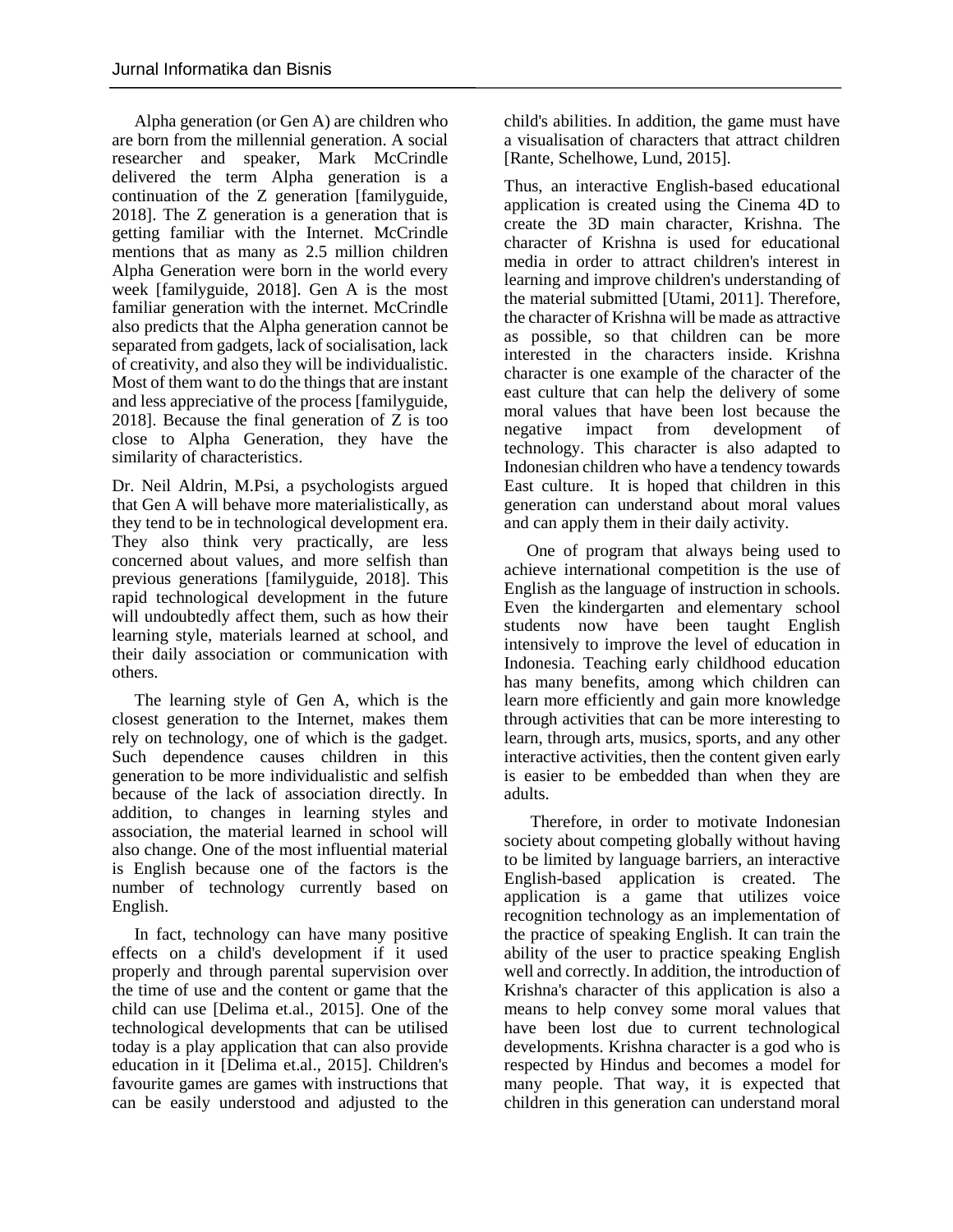values and can apply them in their daily lives, also can keep abreast of technological developments that exist with English language training that has been trained early.

# **II. RELATED WORKS**

Talking Tom is a game for children, which presents the figure of a male cat that become the user's virtual pet. Talking Tom offers many exciting features; one of them is ability to imitate the voice of the user. When the user says a word or a sentence or even if user only screaming, Tom repeats it. This feature uses voice recognition, where the user says something then the application will capture the sound. Talking Angela is similar to Talking Tom, except that Talking Angela is presenting a female cat character.

The different between Talking Tom, Talking Angela and Talking Krishna is to the environment. The environment of Talking Krishna will be shown with three stories, according to a web book. Then, the story of Krishna is taken from "Krishna Tales" story. The visual of Krishna will be shown in "Krishna Tales", because this web book is equipped with some images of Krishna and images of some stories of Krishna.

# **III. RESEARCH METHODS**

The methodology that used in this paper is divided into three points, they are pre-production, production, and pra-production.



Fig 1. The methodology

The pre-production, there are sketching and designing, making the gesture and expression of the character in 2D. Then, the production, there are tracing the 2D sketch into 3D by using Cinema 4D, coloring the character, making a rigging for the 3D character of Krishna, making a gesture for the 3D character of Krishna, making an expression for the 3D character of Krishna, the last is making some environments. Then the post production is rendering

# A. Sketching and Designing

At the first step, a Krishna character will be sketched and designed in 2D. This character will be made following the Krishna character's reference to his story, such as his wavy hair, his dark blue skin, there is a feather in his hair as an accessory, and yellow dhoti only.



Fig 2. 2D character of Krishna

For making a 3D character, it needed to make a 2D design to make it easier. This design is edited by using Adobe Illustrator. From the Fig 2, Krishna is made in two versions, front and side view. It will make it easy when want to imagine how Krishna looks like in 3D version.

B. Making the gesture and expression of the character in 2D

At this stape, any gesture design and expression will be created for Krishna's character. Krishna expressions that will be made include: sad, happy, lazy, and angry.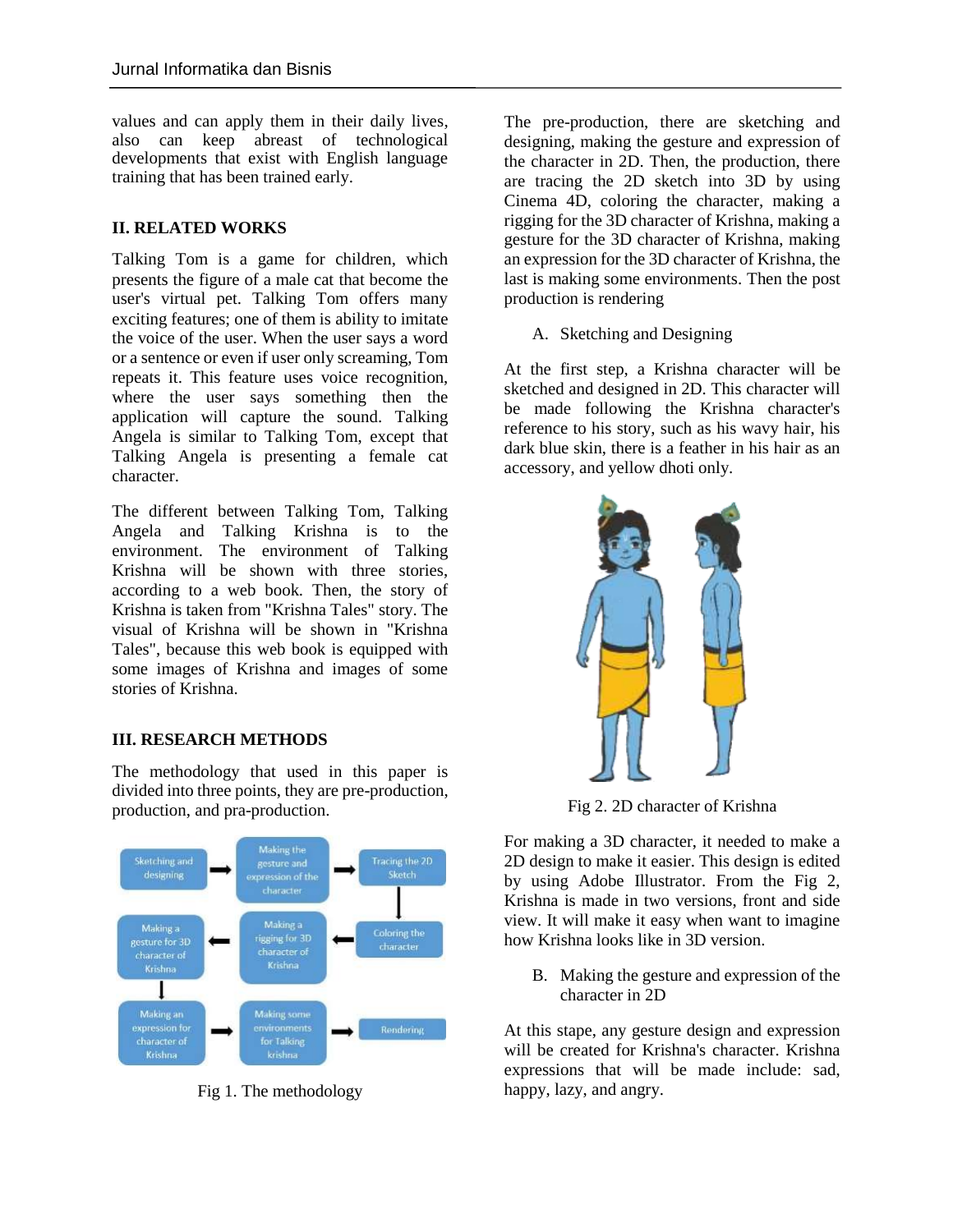

Fig 3. 2D expressions

After that, the Krishna movement will be made small movements that follow the expression of the character. There are four gestures that have been made.



Fig 4. 2D gestures

Then, matching the expressions and gestures for the Talking Krishna.



Fig 5. 2D expressions+2D gestures

This expression will be used to create expressions that complete the Krishna character in 3D.

C. Tracing the 2D sketch into 3D by using Cinema 4D

At this step, will be tracing Krishna characters using Cinema 4D software in accordance with the sketches that have been made before. Sketch images will be made front and side look to facilitate the tracing process.

Tracing will be following the 2D characters that have been made.



Fig 6. Front and side in Cinema 4D

In Cinema 4D, there are three parts for 2D shape images, there are front, left / right, and top. However, this time only needed the front and right side, because it is enough to be able to make a 3D character.



Fig 7. Front and side in Cinema 4D

D. Colouring and Character

After making the character, it can start for colouring the character. The colouration is adjusted to the character of Krishna in general and in accordance with the existing story, such as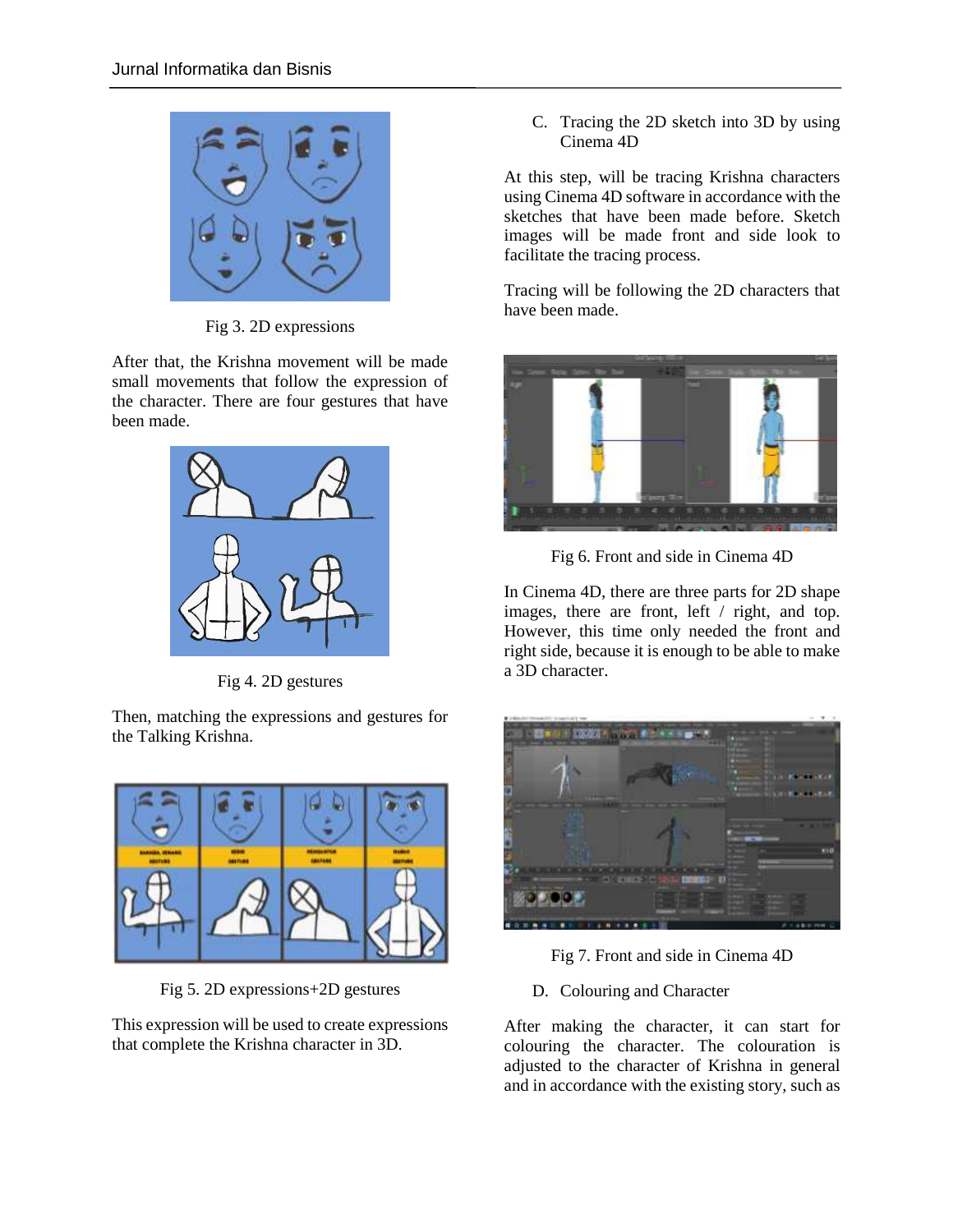Krishna with the dark blue skin and black hair and Krishna is wearing a yellow dhoti.



Fig 8. Colouring the character

When colouring Krishna's character, it is necessary to adjust with Krishna's story. This Krishna's character will be adjusted to the storybook entitled Krishna Tales

E. Making a rigging for the 3D character of Khrisna

After finished tracing and colouring Krishna's character, it will begin to make a rigging on Krishna's character. This rigging is functionalized for making Krishna's character that can be quickly moved and it can give some gestures. In Cinema 4D, to make rigging an object can use two ways. The first way is to use the "Joint Tool". By choosing this tool, we can manually rig following the object's shape according to what we want.

The second way is to select the "Character" tool. This tool is easier because in this tool there are several choices of rigging forms that we want to suit the intended object that user needs. Besides, in this tool, we can direct the rigging area according to what we want.



Fig 9. Character Tool

In Cinema 4D, for rigging an object can use two ways. The first way is to use the select tool "Joint Tool". By selecting this tool, we can be manually rigging to follow the shape of the object in accordance with what we want.

The second way is selected the "Character" tool. This tool is easier because in this tool has been available several options rigging forms that we want in accordance with the shape of the object. Besides, in this tool, we can direct the rigging area in accordance with what we want easily.

In Figure 9 is how to make a rigging using the tool "Character". First, select "Character", after that select object that you want to be rigged, and we can choose the component from everybody part of the object that will be given a rigging.



Fig 10. Rigging

After selecting the kind of objects that will be rigged and have determined the components to be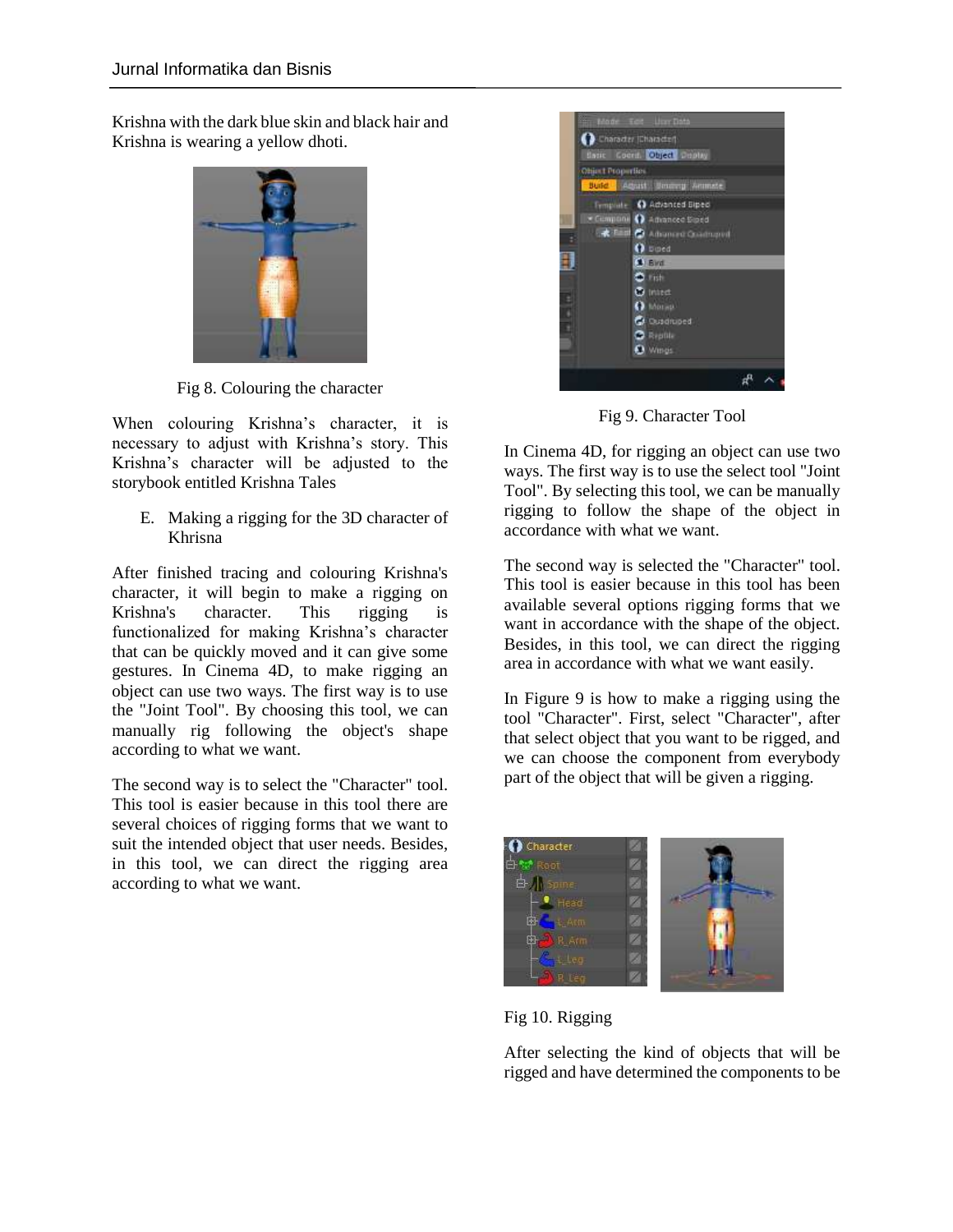used, rigging can be done according to the character, following the body shape of the object.

F. Making a gesture for the 3D character of Krishna

After the step of making a rigged has been completed, it starts to make a gesture that will be suitable to the concept that has been made.

Making a gesture on a 3D character can be set easily by changing or rotating one of the points we want to move.



Fig 11. How to move the position of gesture

In fig 13, it can be seen that at the point that we want to move, can be done by giving the rotation at the point.

G. Making an expression for the 3D character of Krishna

At this step, the expression will be made by adding a point to the area that needed to form an expression. This expression will be made in accordance with the pre-made design.



Fig 12. Pose Morph Tool

In making an expression, the tool that can be used is "Pose Morph". The purpose of this "Morph Pose" is to record the movements or poses of the characters from the beginning of the poses to the end of the poses of each point that have been being moved.

After selecting the Pose Morph tool, there will appear several options. Then, select the "point" tool in the mixing section to record the character pose on each point.



In the tool point, it will appear as shown above.

There is a base pose and pose. The difference between these two parts is in the base pose, to show the initial pose that we have made before doing specific movements on the object. Whereas in the pose. 0 is the part when the object has carried out the process of movement. Pose.0 can be given a different name according to the pose created.



Fig 14. Give a name for pose morph

The different names for each pose made aim to make it easier to distinguish each pose movement.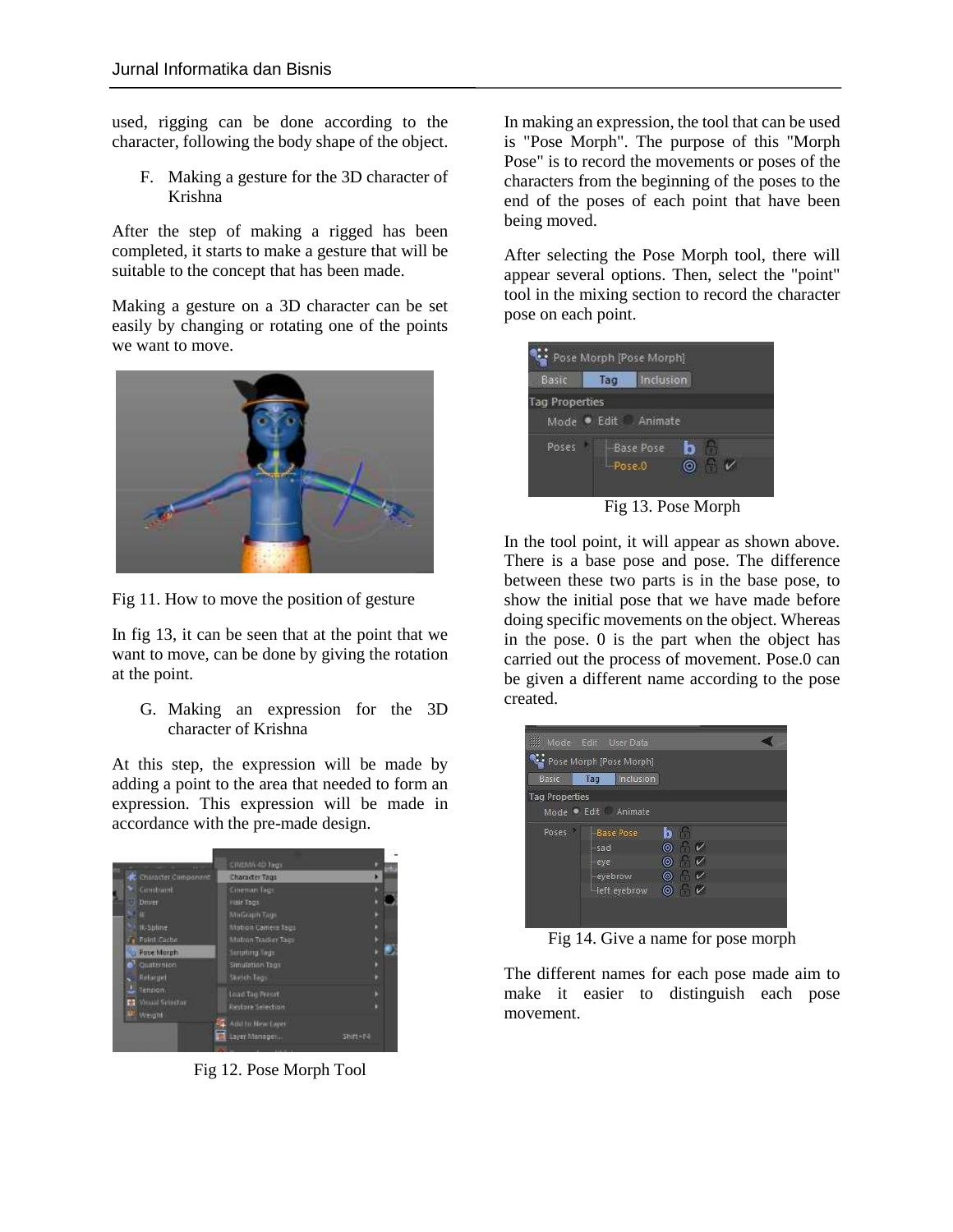

Fig 15. Example expression

After giving a name for each pose that will be made, then it starts to make an expression movement, by selecting the points of the object to be moved, as in the picture above. When the point starts to move towards the desired direction, we can start to move the record. After recording the movements on the object, the pose will be stored in the part of the pose that has been named.

| Mode Edit Animate                                          |                                       |                                |                                                                                  |               |  |
|------------------------------------------------------------|---------------------------------------|--------------------------------|----------------------------------------------------------------------------------|---------------|--|
| <b>Base Pose</b><br>sad<br>-eye<br>eyebrow<br>left eyebrow | b<br>$\circledcirc$<br>$\circledcirc$ | A<br>$\mathbb{C}$ $\mathbb{V}$ |                                                                                  |               |  |
| <b>Add Pose</b>                                            |                                       |                                |                                                                                  | Edit Selected |  |
|                                                            |                                       |                                |                                                                                  |               |  |
|                                                            |                                       | ş                              |                                                                                  |               |  |
|                                                            | Relative                              | Strength 0%                    | $\sqrt{2}$<br>$\circ$ $\checkmark$<br>$\circ$ $\checkmark$<br>▼ © Post Deformers |               |  |

Fig 16. Pose record

In the picture above, it shows the poses that have been recorded. When strength is moved to 100%, automatically the poses that have been created will appear on the object without having to move the dots on the object again, because the pose has been recorded. Each pose will be recorded on the pose morph and each motion of the object will be in accordance with the motion made and will be stored automatically.



Fig 17. Expression of Krishna

The expression that has been made will be adjusted to the sketch that has been made.

H. Making Some Environments

Besides created a character to complete the visual of Talking Krishna, it needed asset that will complete the character, such as the environment. The environment that has been created will be adapted to the storyline of Krishna. All the stories will be taken to the existing Krishna story. The three tales that will be taken are "Krishna and the Govardhan Mountain", "Krishna and Kaliya", and "Krishna and the Cow of Gokul" [Krishna Tales, 2018]



Fig 18. Environment

The three stories that have been chosen take place in the mountain, river, and tree.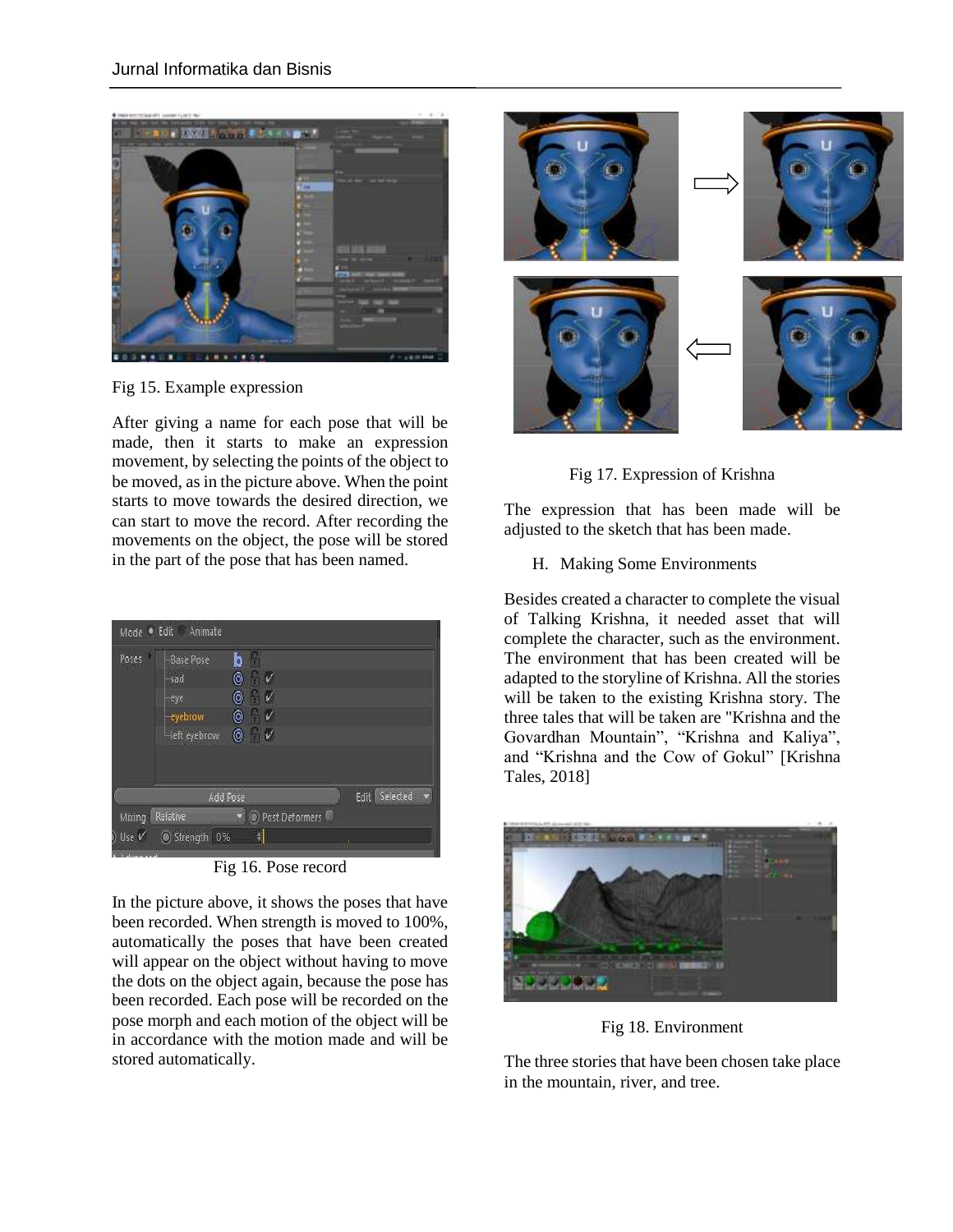#### TABLE I.RESULT OF RESEARCH

# I. Rendering

After all the processes have been completed, Krishna's character and the environments can be rendered immediately. This rendering is the final process of creating Krishna characters. In this render setting, it uses "Global Illumination".

When the "Global Illumination" is turned on, the visible part of the display will look dark because there is no lighting. Because when "Global Illumination" is turned on, more lighting is required.

| <b>C</b> Taxabe Satings                              |                      |                       |  |
|------------------------------------------------------|----------------------|-----------------------|--|
|                                                      |                      |                       |  |
| <b>Contract Service Contract of Contract Service</b> |                      |                       |  |
| down.                                                | -                    | -                     |  |
|                                                      |                      | ٠                     |  |
| <br>٠<br>٠                                           | المستقبل             | E<br>÷                |  |
| <b>PERSONAL</b>                                      |                      |                       |  |
| Ξ                                                    |                      | F<br><b>September</b> |  |
|                                                      |                      | gi an                 |  |
| J                                                    | m                    |                       |  |
|                                                      | ___                  | <b>COL</b><br>≕<br>۰  |  |
|                                                      |                      | ï                     |  |
|                                                      | --                   | Ē                     |  |
|                                                      | <b>Card Ford</b>     | ٠                     |  |
|                                                      |                      | 18                    |  |
|                                                      |                      | ΙŦ<br>T.              |  |
|                                                      | <b>Called Street</b> |                       |  |
| œ<br><b>CONTRACT</b><br>-<br>m                       |                      |                       |  |
| $m =$                                                | .                    | 113<br>œ              |  |
| ◢<br>m                                               |                      |                       |  |
|                                                      |                      |                       |  |
|                                                      |                      |                       |  |

Fig 19. Global Illumination

Global Illumination is one of the most widely used tools and is a favourite of many people, with a high level of realism that can be achieved[7].

### **IV. RESULTS**

Some rendering results of Krishna's character and some environments for the supporting assets, there are:

| Result | Description                                                                                                                                                    |
|--------|----------------------------------------------------------------------------------------------------------------------------------------------------------------|
|        | <b>KRISHNA</b><br>It is the main character<br>of Talking Krishna.                                                                                              |
|        | <b>ENVIRONMENT</b><br>(MOUNTAIN)<br>this environment is to<br>supplement Krishna's<br>character asset, entitled<br>Krishna<br>and<br>the<br>Govardhan Mountain |
|        | <b>ENVIRONMENT</b><br>(RIVER)<br>this environment is to<br>supplement Krishna's<br>character asset, entitled<br>Krishna and Kaliya                             |
|        | <b>ENVIRONMENT</b><br>(TREE)<br>this environment is to<br>supplement Krishna's<br>character asset, entitled<br>Krishna and the Cow of<br>Gokul                 |